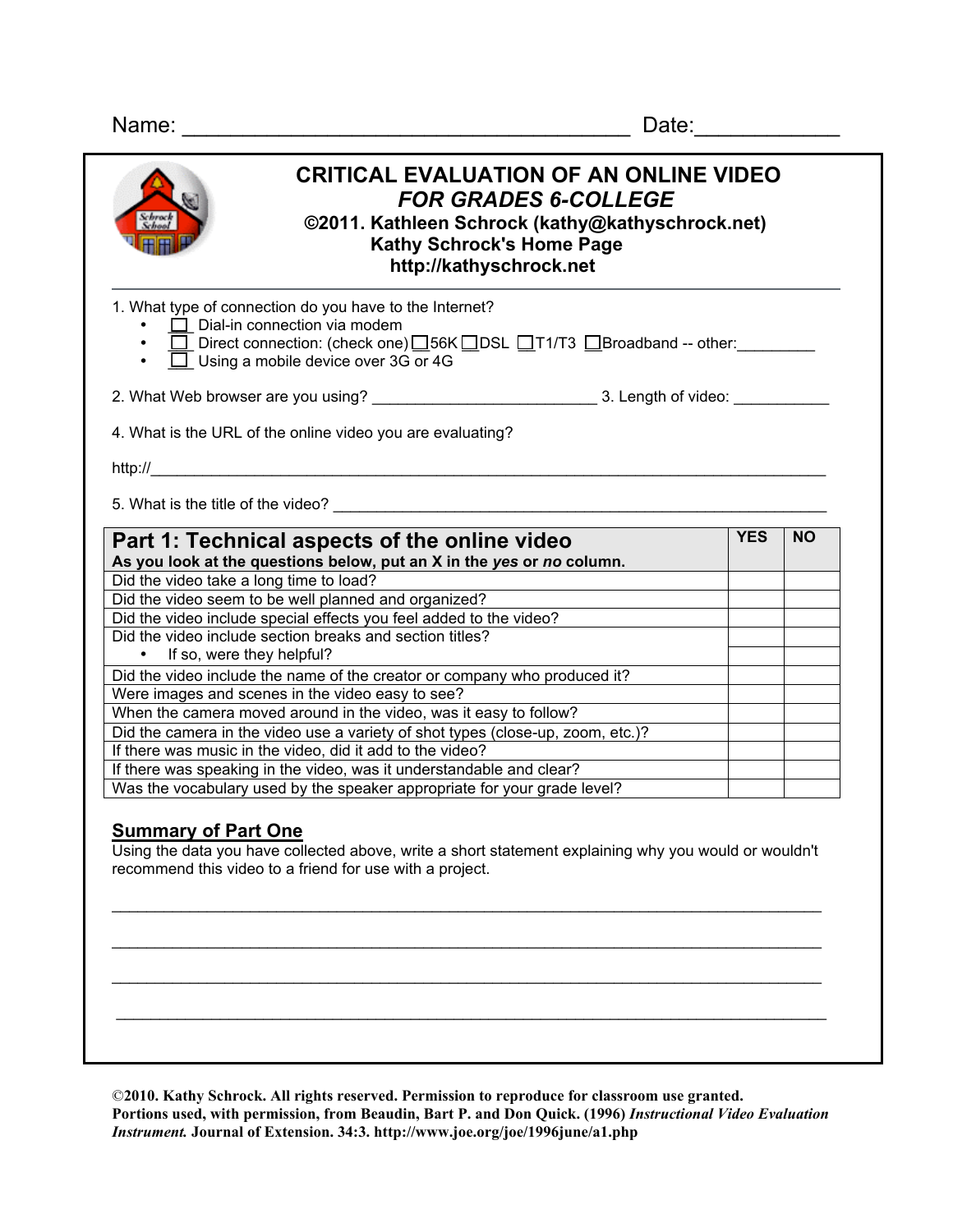| Part 2: Content of the online video                                                   | <b>YES</b> | <b>NO</b> |
|---------------------------------------------------------------------------------------|------------|-----------|
| As you look at the questions below, put an X in the yes or no column for each.        |            |           |
| Did the title of the video represent what the video was about?                        |            |           |
| Did a summary of the video appear on the Web page?                                    |            |           |
| Was the date of creation of the video included in the video?                          |            |           |
| Was the content of the video accurate and up-to-date?                                 |            |           |
| Does up-to-date information matter for your purpose?                                  |            |           |
| Did the video begin with an interesting introduction explaining the purpose?          |            |           |
| Did the video present the information clearly so it was easily understood?            |            |           |
| Did the video allow any time for you to think about what was being said?              |            |           |
| Did the video include a bibliography of sources used to create the video?             |            |           |
| Does the video appear biased? (One-sided, critical of opposing views, etc.)           |            |           |
| Did the information in the video contradict information you had found somewhere else? |            |           |
| Did the video include a summary at the end?                                           |            |           |
| Did the video help you understand the topic better?                                   |            |           |
| Why or why not?                                                                       |            |           |
|                                                                                       |            |           |
|                                                                                       |            |           |
|                                                                                       |            |           |
|                                                                                       |            |           |
|                                                                                       |            |           |

| Part 3: Authority of the creator/producer of the online video<br>As you look at the questions below, put an X in the yes or no column for each.                               | <b>YES</b> | <b>NO</b> |
|-------------------------------------------------------------------------------------------------------------------------------------------------------------------------------|------------|-----------|
| Who created the online video?                                                                                                                                                 |            |           |
| What organization is the person affiliated with?                                                                                                                              |            |           |
| Conduct a link: URL of video command in a search engine to see who links to this video.<br>Can you tell if other experts in the field think this is a reputable/useful video? |            |           |
| Are you positive the information in the video is valid and authoritative?<br>What can you do to prove this?                                                                   |            |           |
| Are you satisfied the information is useful for your purpose?<br>If not, what can you do next?                                                                                |            |           |

©**2010. Kathy Schrock. All rights reserved. Permission to reproduce for classroom use granted. Portions used, with permission, from Beaudin, Bart P. and Don Quick. (1996)** *Instructional Video Evaluation Instrument.* **Journal of Extension. 34:3. http://www.joe.org/joe/1996june/a1.php**